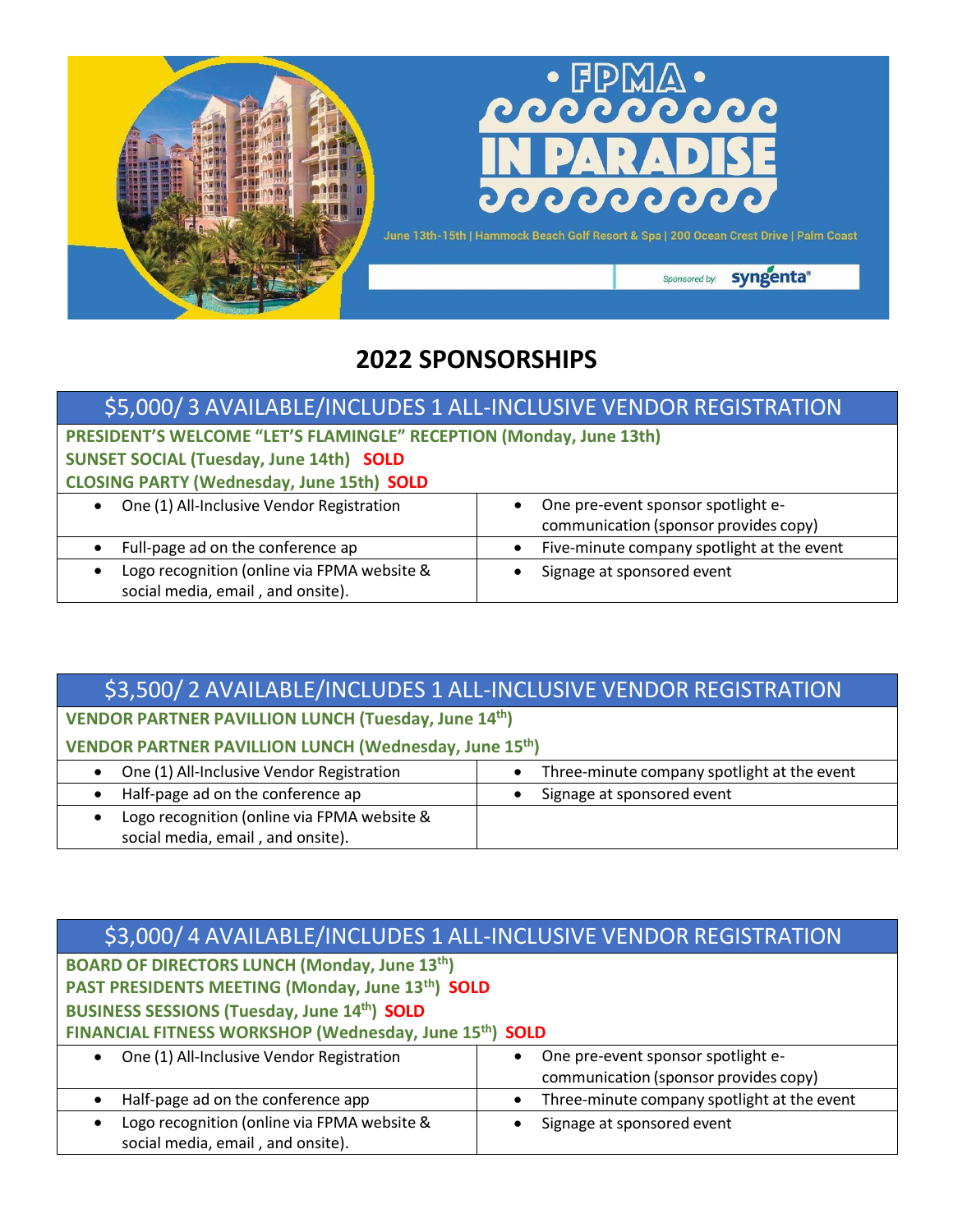# \$2,000/ 2 AVAILABLE/ ALL-INCLUSIVE VENDOR REGISTRATION NOT INCLUDED

**VENDOR PARTNER PAVILION BAR (Tuesday, June 14th OR Wednesday, June 15th)**

| Quarter-page ad on the conference app       | Signage at sponsored event |
|---------------------------------------------|----------------------------|
| Logo recognition (online via FPMA website & |                            |
| social media, email, and onsite).           |                            |

### \$1,500/ 5 AVAILABLE/ALL- INCLUSIVE VENDOR REGISTRATION NOT INCLUDED

**WELCOME PUNCH (Monday, June 13th)**

**WATER HOLE (Tuesday, June 14th and Wednesday, June 15th)**

**CONTINENTAL BREAKFAST (Tuesday, June 14th OR Wednesday, June 15th)**

- Quarter-page ad on the conference app **•** Signage at sponsored event • Logo recognition (online via FPMA website &
	- social media, email , and onsite).

## \$1,000/ 1 AVAILABLE/ALL- INCLUSIVE VENDOR REGISTRATION NOT INCLUDED

#### **COFFEE BREAKS (Wednesday, June 15th)**

| Quarter-page ad on the conference ap                                             | Signage at sponsored event |
|----------------------------------------------------------------------------------|----------------------------|
| Logo recognition (online via FPMA website &<br>social media, email, and onsite). |                            |

## \$500/1 AVAILABLE/ALL INCLUSIVE VENDOR REGISTRATION NOT INCLUDED

### **COFFEE BREAK (Tuesday, June 14th)**

| Logo recognition (online via FPMA website & |  | Signage at sponsored event |  |  |
|---------------------------------------------|--|----------------------------|--|--|
| social media, email, and onsite).           |  |                            |  |  |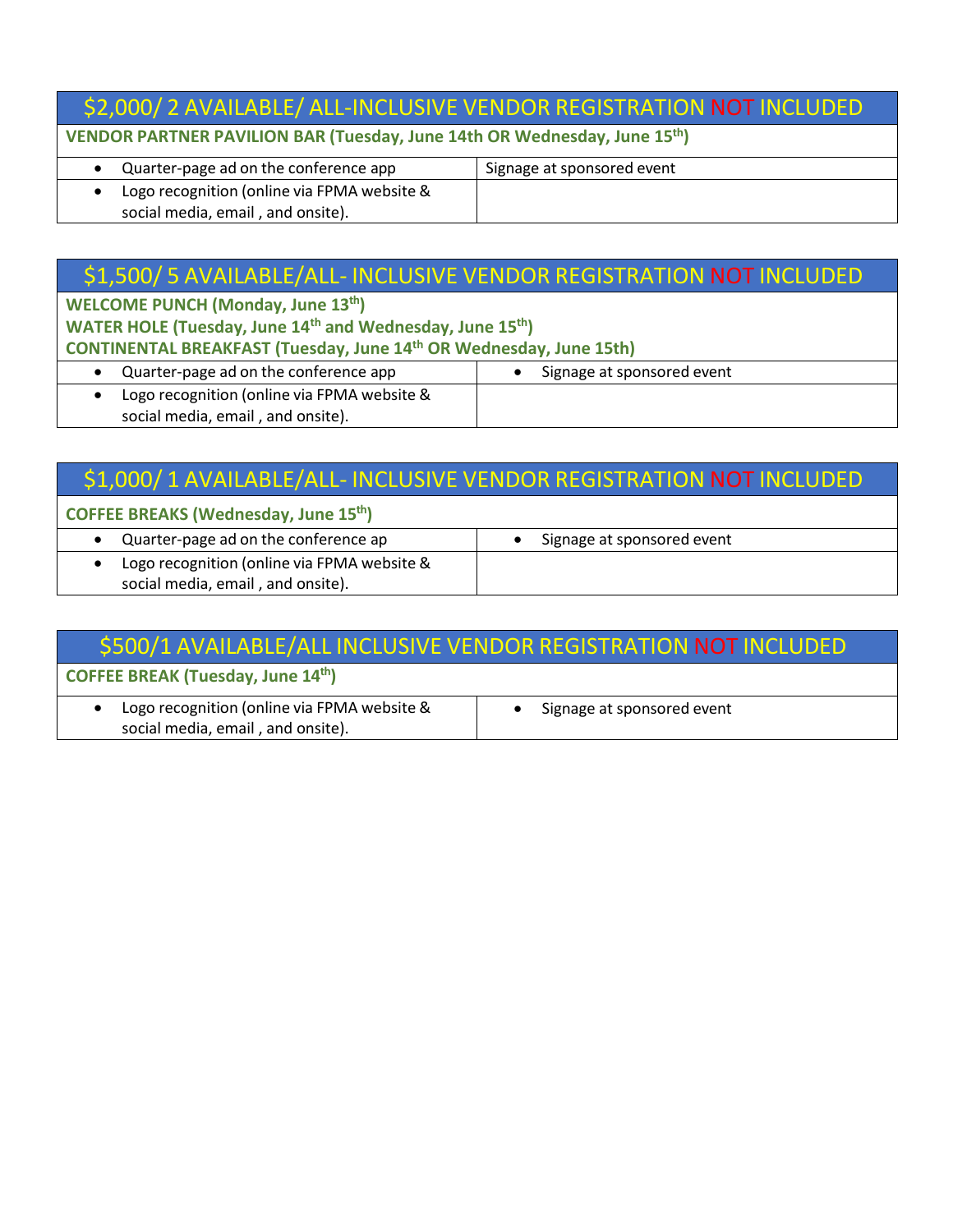# **SPONSOR/VENDOR REGISTRATION FORM**

| \$999/ALL - INCLUSIVE VENDOR REGISTRATION FOR (2) TWO PEOPLE                                                |                                                                                                           |  |  |  |  |  |
|-------------------------------------------------------------------------------------------------------------|-----------------------------------------------------------------------------------------------------------|--|--|--|--|--|
| \$499 FOR ADDITIONAL PERSON                                                                                 |                                                                                                           |  |  |  |  |  |
| One Table in the Vendor Partner Pavilion<br>$\bullet$<br>Chairs & Wastebasket (on request)                  | • Vendor Partner Pavilion Lunches (Tuesday, June<br>13 <sup>th</sup> & Wednesday, June 14 <sup>th</sup> ) |  |  |  |  |  |
| • Access to all business sessions (Tuesday, June 14 <sup>th</sup> )<br>& Wednesday, June 15 <sup>th</sup> ) | Coffee Breaks (Tuesday, June 13 <sup>th</sup> & Wednesday,<br>$\bullet$<br>June $14th$ )                  |  |  |  |  |  |
| President's Welcome "Let's Flamingle" Reception<br>$\bullet$<br>(Monday, June 13 <sup>th</sup>              | Sunset Social (Tuesday, June 13th)<br>$\bullet$                                                           |  |  |  |  |  |
| Continental Breakfasts (Tuesday, June 13th &<br>$\bullet$<br>Wednesday, June 14th)                          | Closing Party (Wednesday, June 14th)<br>$\bullet$                                                         |  |  |  |  |  |

|                                                                                                                                                                                                                      | NAME: NAME:                            |                |                |                                                                                                                                                                                                                                      |                                                                                                                                                                                  |  |         |                 |
|----------------------------------------------------------------------------------------------------------------------------------------------------------------------------------------------------------------------|----------------------------------------|----------------|----------------|--------------------------------------------------------------------------------------------------------------------------------------------------------------------------------------------------------------------------------------|----------------------------------------------------------------------------------------------------------------------------------------------------------------------------------|--|---------|-----------------|
|                                                                                                                                                                                                                      |                                        |                |                |                                                                                                                                                                                                                                      |                                                                                                                                                                                  |  |         |                 |
|                                                                                                                                                                                                                      |                                        |                |                |                                                                                                                                                                                                                                      |                                                                                                                                                                                  |  |         |                 |
| CITY:                                                                                                                                                                                                                |                                        |                |                |                                                                                                                                                                                                                                      |                                                                                                                                                                                  |  |         |                 |
|                                                                                                                                                                                                                      |                                        |                |                |                                                                                                                                                                                                                                      |                                                                                                                                                                                  |  |         |                 |
|                                                                                                                                                                                                                      | SPONSORSHIP LEVELS/REGISTRATION AMOUNT |                |                |                                                                                                                                                                                                                                      |                                                                                                                                                                                  |  |         |                 |
| $\square$ \$ 5,000                                                                                                                                                                                                   | $\Box$ \$3,500                         | $\Box$ \$3,000 | $\Box$ \$2,000 | $\square$ \$1,500                                                                                                                                                                                                                    | $\square$ \$1,000                                                                                                                                                                |  | □ \$999 | $\square$ \$500 |
| All-Inclusive Vendor Registration (\$999)<br>Additional All-Inclusive Vendor Personnel/Guest (\$499 each)<br>Total<br><b>Vendor Badge Names (2 Included)</b><br>Additional Vendor Personnel Badge Names (\$499 each) |                                        |                |                | <u>and the state of the state of the state of the state of the state of the state of the state of the state of the state of the state of the state of the state of the state of the state of the state of the state of the state</u> | <b>WAYS TO REGISTER</b><br><b>ONLINE: flpma.org (Events)</b><br>EMAIL; fpmaevents@gmail.com<br>PHONE: Stacey Miller/954-295-3312<br>MAIL: FPMA/P.O. Box 196<br>Oakland, FL 34760 |  |         |                 |
|                                                                                                                                                                                                                      |                                        |                |                |                                                                                                                                                                                                                                      |                                                                                                                                                                                  |  |         |                 |

#### **PAYMENT INFORMATION**

Signature:

| $\Box$ Check Enclosed   | $\Box$ Visa | $\Box$ Mastercard | $\Box$ American Express |  |
|-------------------------|-------------|-------------------|-------------------------|--|
| Card #                  |             | Expiration date:  | Security Code           |  |
| <b>Billing Address:</b> |             |                   |                         |  |
|                         |             |                   |                         |  |
|                         |             |                   |                         |  |